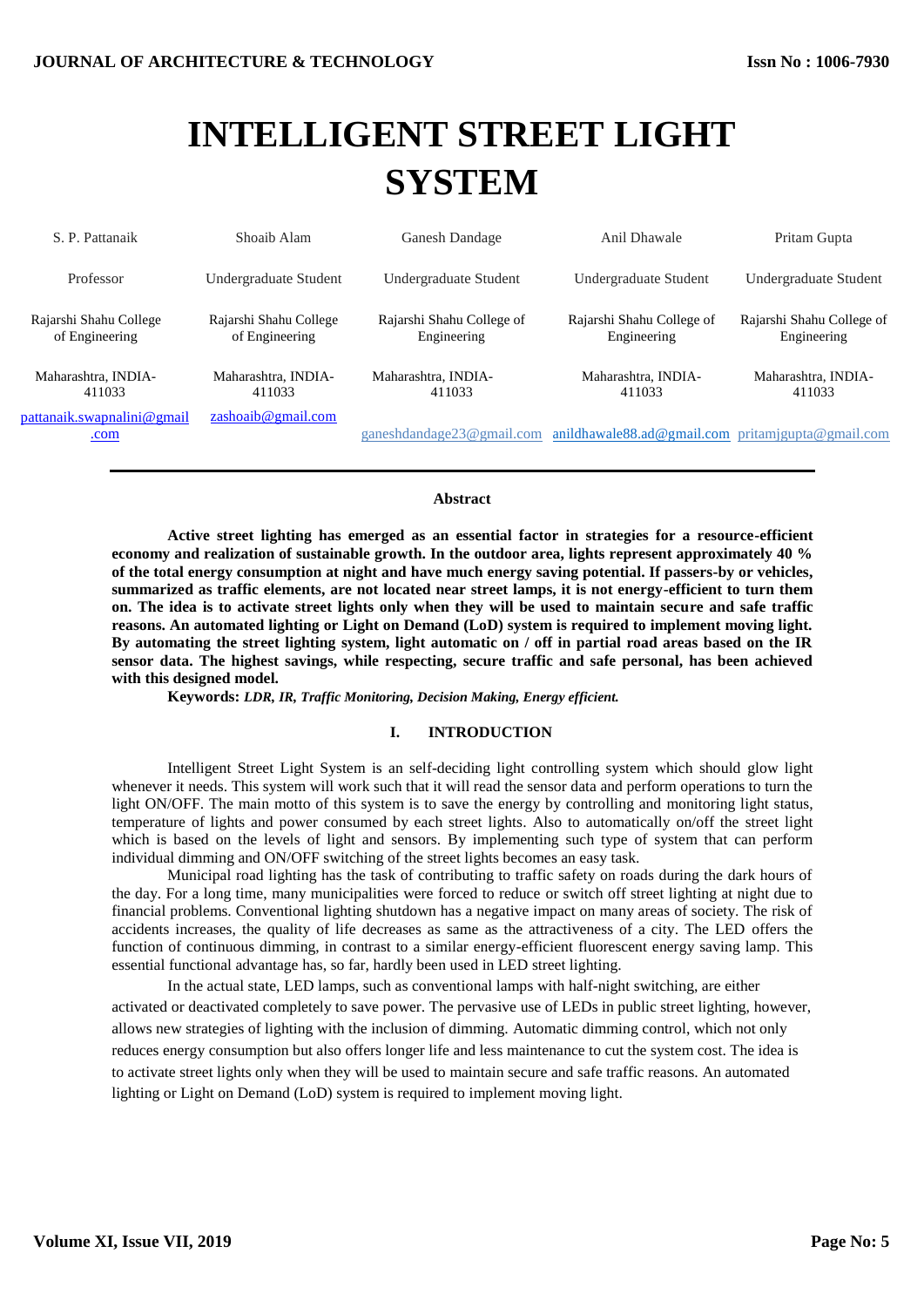| Sr no          | <b>Paper Name</b>         | <b>Author Name</b> | <b>Remark</b>                     | <b>Future Scope</b>   |
|----------------|---------------------------|--------------------|-----------------------------------|-----------------------|
| $\mathbf{1}$   | <b>IoT Based Street</b>   | Mohd.              | The main purpose is               | To develop an         |
|                | <b>Lighting And</b>       | Saifuzzaman,       | to invent an                      | android apps to       |
|                | Traffic                   | Nazmun Nessa       | intelligent system                | evaluate the traffic  |
|                | Management                | Moon, Fernaz       | which can make                    | load monitoring/      |
|                | System                    | Narin Nur          | decisions for                     | evaluating and        |
|                |                           |                    | luminous control                  | establish an          |
|                |                           |                    | (ON/OFF/DIM)                      | identification        |
|                |                           |                    | considering the                   | technology based      |
|                |                           |                    | light intensity.                  | on image              |
|                |                           |                    |                                   | processing like       |
|                |                           |                    |                                   | vehicle license plate |
|                |                           |                    |                                   | identification.       |
| $\overline{2}$ | <b>IOT BASED</b>          | B.ABINAYA,         | The project is                    |                       |
|                | <b>SMART AND</b>          | S.GURUPRIYA,       | implemented with                  |                       |
|                | <b>ADAPTIVE</b>           | M.POOJA            | smart embedded                    |                       |
|                | <b>LIGHTING IN</b>        |                    | system that                       |                       |
|                | <b>STREET LIGHTS</b>      |                    | controls the street               |                       |
|                |                           |                    | light based on                    |                       |
|                |                           |                    | detection of                      |                       |
|                |                           |                    | sunlight.                         |                       |
| 3              | IoT-Based                 | Nabil Ouerhani,    | Presents a real-                  |                       |
|                | Dynamic Street            | Nuria Pazos, Marco | world solution for                |                       |
|                | Light Control for         | Aeberli, Michael   | automatic street                  |                       |
|                | <b>Smart Cities Use</b>   | Muller             | light management                  |                       |
|                | Cases                     |                    | and control which is              |                       |
|                |                           |                    | open as well as                   |                       |
|                |                           |                    | flexible IoT                      |                       |
|                |                           |                    | architecture.                     |                       |
| $\overline{4}$ | Energy-Efficient          | Gul Shahzad,       | Smart lighting using              | To implement the      |
|                | <b>Intelligent Street</b> | Heekwon Yang,      | electronically                    | proposed system on    |
|                | <b>Lighting System</b>    | Arbab Waheed       | controlled light-                 | a larger scale,       |
|                | <b>Using Traffic-</b>     | Ahmad and Chankil  | emitting diode                    | equipping vehicle     |
|                | <b>Adaptive Control</b>   | Lee,               | (LED) lights for                  | detection sensors on  |
|                |                           |                    | adaptable                         | the roadway to        |
|                |                           |                    | illumination and                  | provide feedback to   |
|                |                           |                    | monitoring are                    | the smart controller  |
|                |                           |                    | bring used to                     | for adaptive          |
|                |                           |                    | achieve energy                    | dimming; the ability  |
|                |                           |                    | efficient system.                 | to make decisions.    |
| 5              | <b>Intelligent System</b> | Ming Hwa Sheu, Li  | A system design of                |                       |
|                | Design for Variable       | Hung Chang, Shih   | LED street light                  |                       |
|                | Color                     | Chang Hsia, Chi-   | which integrates                  |                       |
|                | Temperature LED           | Chia Sun           | multicolor LED,                   |                       |
|                | <b>Street Light</b>       |                    | power driving IC,<br>and embedded |                       |
|                |                           |                    | image processing.                 |                       |
| 6              | Research of               | Zhixiong Ke, Chun  | The system gets the               |                       |
|                | <b>Intelligent Street</b> | Xiao               | street lights                     |                       |
|                | <b>Light System</b>       |                    | parameters and                    |                       |
|                | <b>Based On ZigBee</b>    |                    | realizes remote                   |                       |
|                |                           |                    | monitoring through                |                       |
|                |                           |                    | ZigBee                            |                       |
|                |                           |                    | and GPRS wireless                 |                       |
|                |                           |                    | communication.                    |                       |

# **II. LITERATURE REVIEW**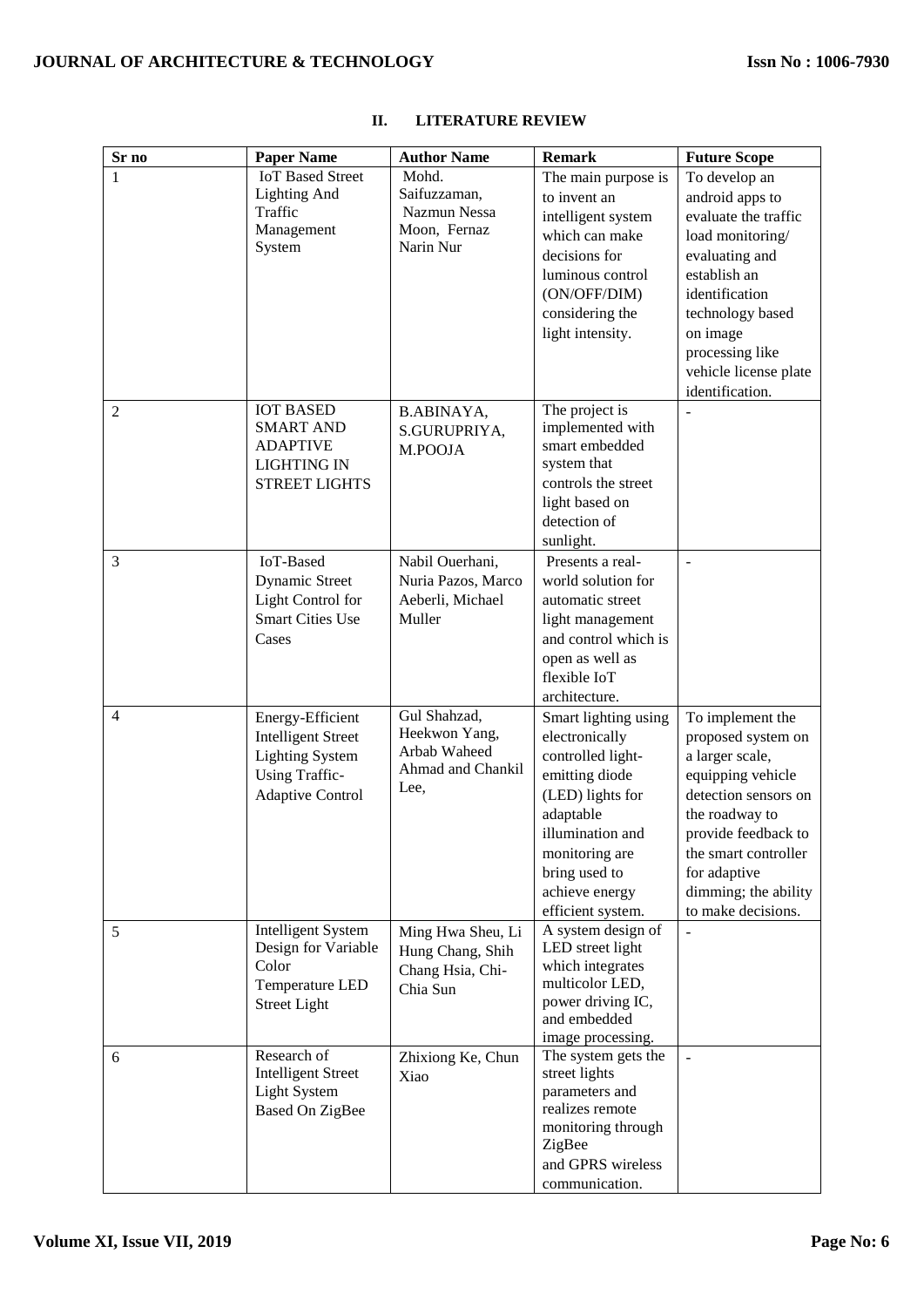| $\overline{7}$ | A Traffic-Aware<br>Moving Light<br>System<br><b>Featuring Optimal</b><br><b>Energy Efficiency</b>             | Florian Knobloch<br>and Nico<br>Braunschweig                                                                                         | Paper presents a<br>new deterministic<br>model to control<br>street illumination<br>depending on traffic<br>needs for improving<br>energy efficiency.                                  |  |
|----------------|---------------------------------------------------------------------------------------------------------------|--------------------------------------------------------------------------------------------------------------------------------------|----------------------------------------------------------------------------------------------------------------------------------------------------------------------------------------|--|
| 8              | Development of<br>Photo voltaic<br>Hybrid LED Street<br><b>Lighting System</b>                                | Liuyi Ling*,<br>Xiaoliang Wu,<br>Mengyuan Liu,<br>Zhiqiang Zhu, Van<br>Li, Benben Shang                                              | Paper presents the<br>utilization of<br>photovoltaic<br>power applied in<br>LED street lighting<br>and an intelligent<br>street<br>lighting system is<br>developed.                    |  |
| 9              | A Hierarchical<br><b>Smart Street</b><br><b>Lighting System</b><br>with Brute-Force<br>Energy<br>Optimization | Mohsen Mahoor,<br>Student Member.<br>IEEE, Farzad<br>Rajaei Salmasi,<br>Senior Member,<br>IEEE, and Tooraj<br>Abbasian<br>Najafabadi | Paper presents a<br>smart street lighting<br>(SmSL) system in<br>which energy<br>consumption by<br>street<br>lighting poles is<br>reduced based on<br>Brute-Force search<br>algorithm. |  |

Table 1. Literature Review

# **III. PROPOSED SYSTEM**

In the proposed system decision making from street light system is going to be done by using ID3 algorithm for deciding the street light on/off condition. Our first street lights will remain on for security reason. First, we are using the sensor data by which the block of street light will be on when the vehicle is detected. After that another sensor data i.e. second last street light sensor is used for next block of street lights. Here we are reducing the number of sensors on street lights. Then, we are going to identify the time slot at which more traffic is available than usual. Then with the help of previous data and current data best decision will be taken to make the time slot at which street lights will remain ON otherwise our smart light system takes place.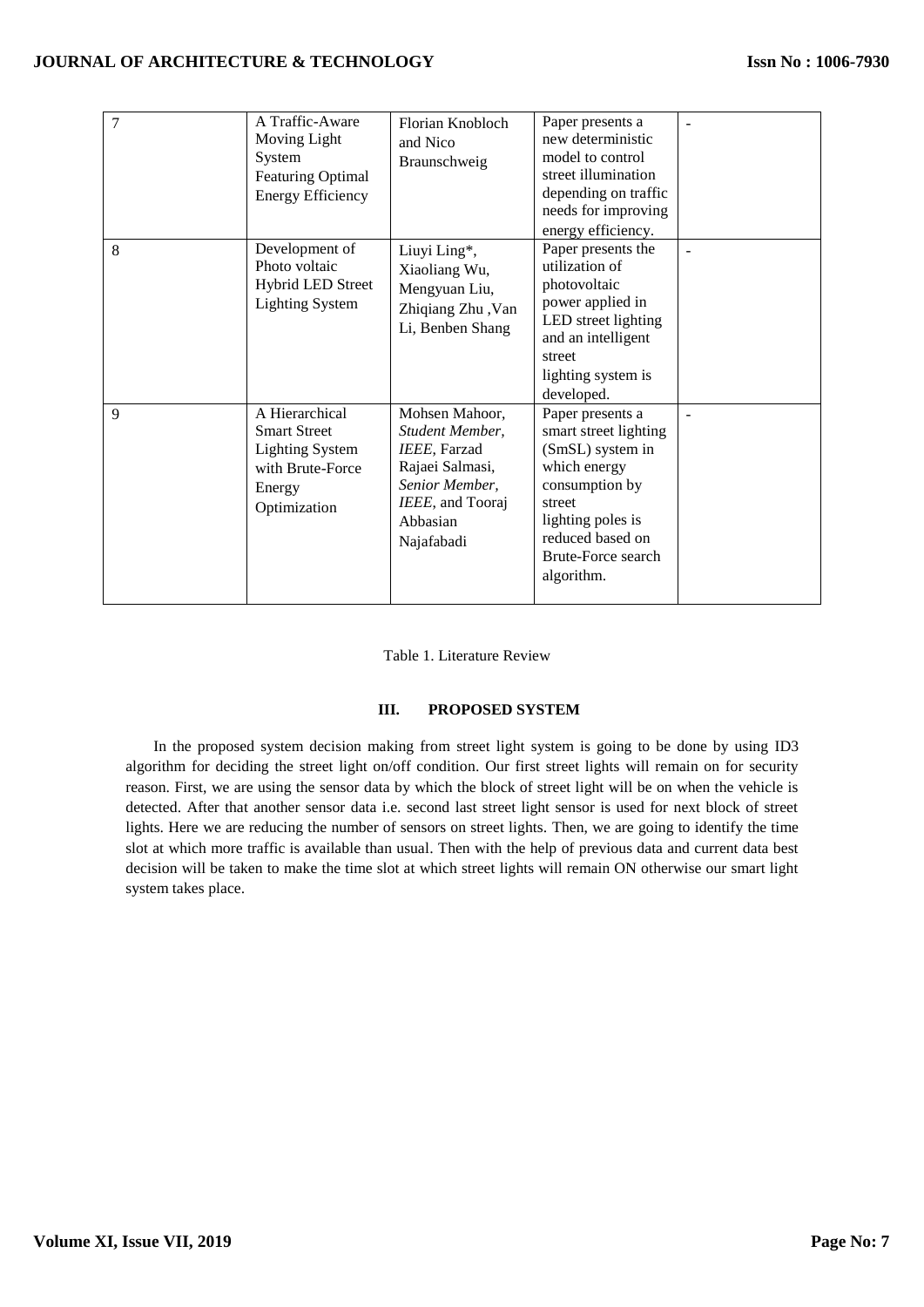# **A. Architecture**



Fig.1 Architecture of Proposed System.

This intelligent street light system will be the next step of not only smart but also intelligent city. The data generated by intelligent street light system will be used for further traffic analysis and government use.

For example, the street light system can be benefited by:

- Saving the electricity.
- Improved decision making by taking better decision.
- Reducing number of sensors.
- Quick maintenance of street lights as well as used sensors. Working flow of the system is as follows:
- 1. Get the data from sensor.
- 2. Turn ON the block of street lights
- 3. Get the second last street sensor data and turn OFF the previous block of street light and turn ON next block.
- 4. Store the traffic data in server.
- 5. Analyze the traffic data and decide time slot on daily or weekly basis.

#### **IV. ADVANTAGES**

- 1. Helps to save the electricity.
- 2. Admin can analyze and control the street light system at server side.
- 3. More energy saving with less sensors.

#### **V. APPLICATIONS**

- 1. Street light control system for emergency conditions.
- 2. Traffic analysis.

# **VI. FUTURE SCOPE**

- 1. Traffic management using camera fitted on street light.
- 2. Carbon dioxide level detection using  $CO<sub>2</sub>$  sensor.
- 3. Solar Panel on Street Light to use the solar energy as a source.

4.